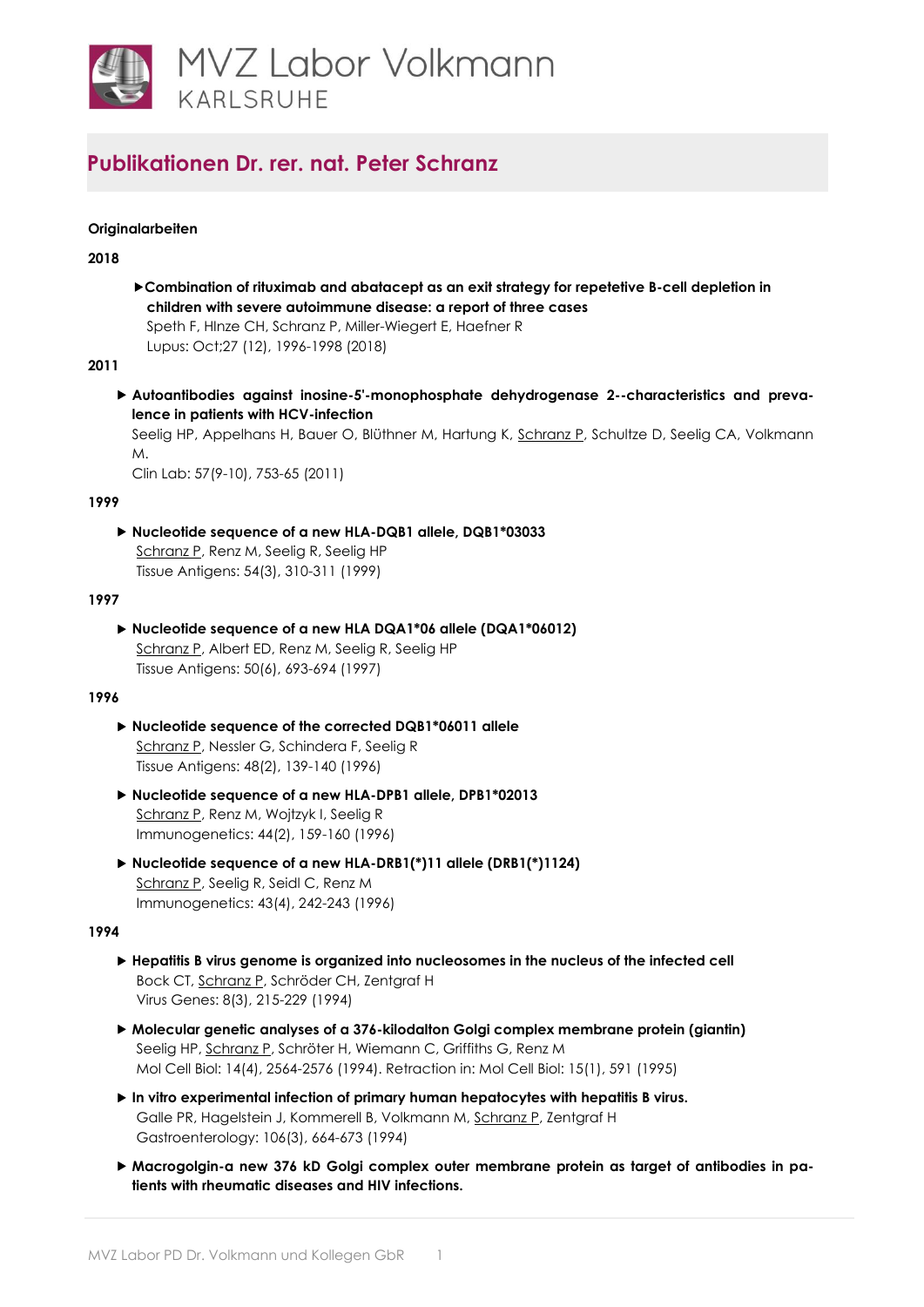

Seelig HP[, Schranz P,](http://www.ncbi.nlm.nih.gov/pubmed/8198703) Schröter H, Wiemann C, Renz M J Autoimmun: 7(1), 67-91 (1994)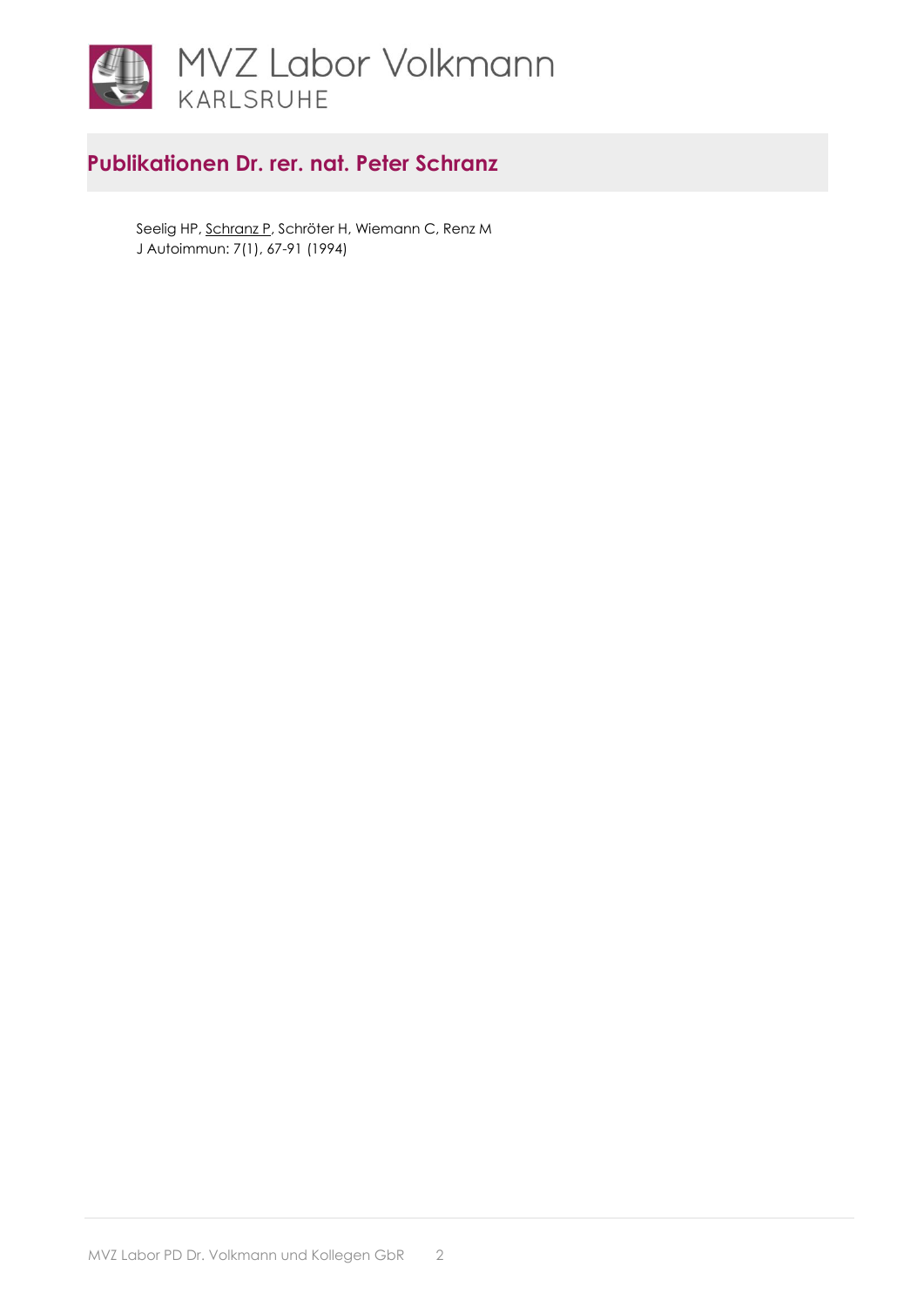

# **1993**

 **The chronic myelocytic cell line K 562 contains minor (m) as well as major (M) ber/abl fusion mRNAs** Seelig R[, Schranz P,](http://www.ncbi.nlm.nih.gov/pubmed/8231257) Bottner C, Neubauer A, Seelig HP, Renz M Leukemia: 7(11), 1886-1887 (1993)

### **1990**

- **Integrated defective replication units of hepatitis B virus** [Schranz P,](http://www.ncbi.nlm.nih.gov/pubmed/1962978) Zentgraf H, Schröder CH Virus Genes: 4(4), 367-374 (1990)
- **Defective replication units of hepatitis B virus** [Schranz P](http://www.ncbi.nlm.nih.gov/pubmed/2157068), Zentgraf H, Loncarević IF, Niepmann M, Schröder CH J Virol.: 64(4), 1851-1854 (1990)
- **Mouse monoclonal antibody directed against hepatitis B virus X protein synthesized in Escherichia coli: detection of reactive antigen in liver cell carcinoma and chronic hepatitis** Zentgraf H, Herrmann G, Klein R, [Schranz P,](http://www.ncbi.nlm.nih.gov/pubmed/2156203) Loncarevic I, Herrmann D, Hübner K, Schröder CH Oncology: 47(2), 143-148 (1990)
- **Replication of hepatitis B virus in a hepatocellular carcinoma** Loncarević IF, [Schranz P,](http://www.ncbi.nlm.nih.gov/pubmed/2152990) Zentgraf H, Liang XH, Herrmann G, Tang ZY, Schröder CH Virology: 174(1),158-168 (1990)

#### **1989**

 **A viable HSV-1 mutant deleted in two nonessential major glycoproteins** [Schranz P,](http://www.ncbi.nlm.nih.gov/pubmed/2541542) Neidhardt H, Schröder CH, Kaerner HC Virology: 170(1), 273-276 (1989)

# **Datenbankeinträge von Mutationen**

- **Homo sapiens SLA/LP autoantigen mRNA, complete cds** Seelig HP, Wiemann C, [Schranz P,](http://www.ncbi.nlm.nih.gov/nuccore/9837233) Seelig R, Renz M 1,326 bp linear mRNA. AF282065.1 GI:9837233
- **Homo sapiens MHC class II antigen HLA-DQB1 gene (HLA-DQB1\*03 allele), exon 2 and partial cds** [Schranz P,](http://www.ncbi.nlm.nih.gov/nuccore/3769668) Renz M, Seelig HP 270 bp linear genomic. AF093815.1 GI:3769668
- **H. sapiens giantin mRNA** Seelig HP[, Schranz P,](http://www.ncbi.nlm.nih.gov/nuccore/405714) Schroter H, Wiemann C, Renz M 10,300 bp linear mRNA. X75304.1 GI:405714
- **Homo sapiens partial HLA-DQB1 gene for MHC class II antigen, HLA-DQB1\*06 allele, exon 2** [Schranz P,](http://www.ncbi.nlm.nih.gov/nuccore/62732045) Seelig R, Seelig HP 270 bp linear genomic. AJ964903.1 GI:62732045
- **H. sapiens HLA-DQA1\*06N gene, exon 2** [Schranz P,](http://www.ncbi.nlm.nih.gov/nuccore/5566538) Albert ED, Renz M, Seelig R, Seelig HP 227 bp linear genomic. Y09968.1 GI:5566538
- **H. sapiens HLA-DRB1\*1124 gene exon 2** [Schranz P,](http://www.ncbi.nlm.nih.gov/nuccore/1236757) Seelig R, Seidl C, Renz M 238 bp linear genomic. X89193.1 GI:1236757